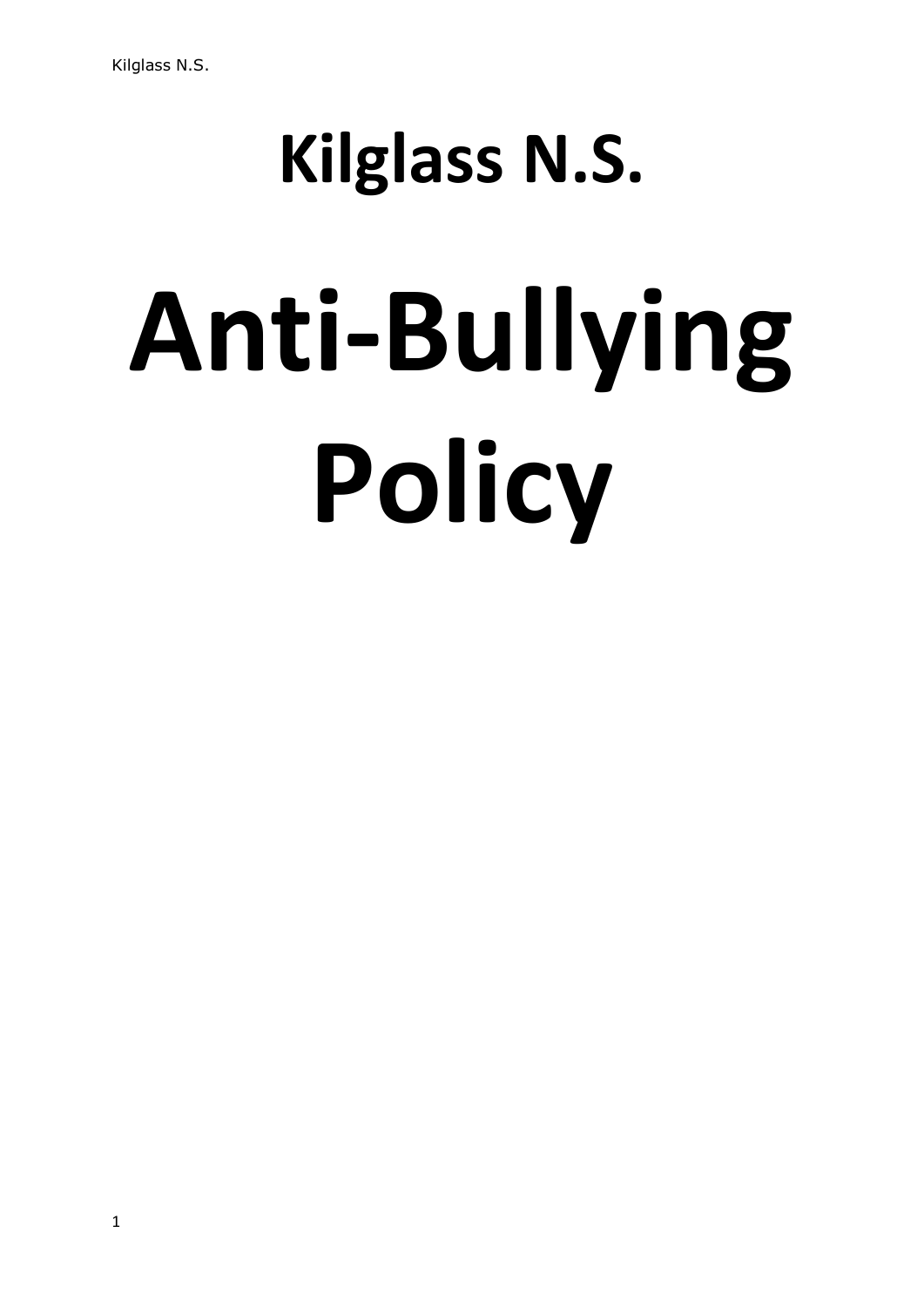# **Anti- Bullying Policy**

1. In accordance with the requirements of the Education (Welfare) Act 2000 and the code of behaviour guidelines issued by the NEWB, the Board of Management of Kilglass National School has **adopted the following anti-bullying policy** within the framework of the school's overall code of behaviour. This policy fully complies with the requirements of the Anti-Bullying Procedures for Primary and Post-Primary Schools which were published in **September 2013.**

2. The Board of Management recognises the very serious nature of bullying and the negative impact that it can have on the lives of pupils and is therefore fully committed to the following **key principles of best practice** in preventing and tackling bullying behaviour:

# **(a) A positive school culture and climate which**

- is welcoming of difference and diversity and is based on inclusivity;
- encourages pupils to disclose and discuss incidents of bullying behaviour in a nonthreatening environment;
- involves collaboration among and between staff and pupils;
- and promotes respectful relationships across the school community,
- **At Kilglass N.S. we consider the following to be key elements of a Positive School Culture:**
- $\triangleright$  We acknowledge the right of each member of the school community to enjoy school in a secure environment
- $\triangleright$  We acknowledge the uniqueness of each individual and their worth as a human being
- $\triangleright$  We promote positive habits of self- respect, self-discipline and responsibility among all its members.
- $\triangleright$  We actively prohibit vulgar, offensive, sectarian or other aggressive behaviour by any of its members
- $\triangleright$  We have a clear commitment to promoting equity in general and gender equity in particular in all aspects of its functioning
- $\triangleright$  We have the capacity to change in response to its pupils needs
- $\triangleright$  We identify aspects of its curriculum through which positive and sustainable influences can be exerted towards forming pupils' attitudes and values
- $\triangleright$  We take particular care of 'at risk' pupils and uses its systems to identify needs and facilitate early intervention where necessary –thus responding to the needs, fears & anxieties of individual members in a sensitive manner
- $\triangleright$  We recognise the need to work in partnership with and keep parents informed on procedures to improve relationships within the school community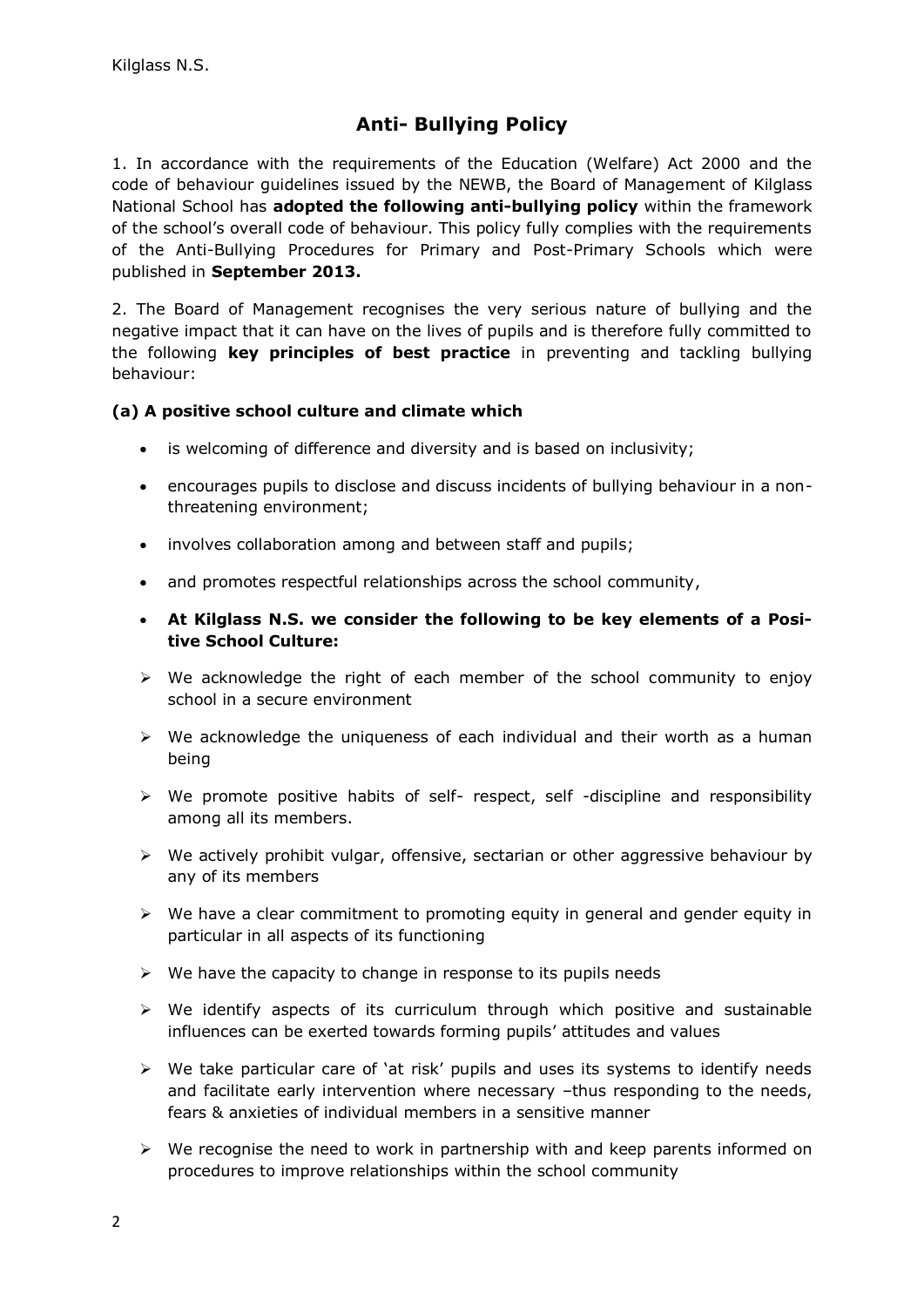- $\triangleright$  We recognise the right of parents to share in the task of equipping pupils with a range of life skills.
- $\triangleright$  We recognise the role of other community agencies in preventing and dealing with bullying
- $\triangleright$  We promote habits of mutual respect, courtesy and an awareness of the interdependence of people in groups and communities
- $\triangleright$  We promote qualities of social responsibility, tolerance and understanding among its members both in school and outside of school
- $\triangleright$  Staff members share a collegiate responsibility, under the direction of the Principal, to act in preventing bullying/aggressive behaviour by ANY MEMBER of the school community

# **(b) Effective leadership**

- $\triangleright$  The BOM has overall responsibility to ensure that this policy is effective, sustainable and measured. The BOM must ensure that accountability is of the highest standard and frequently appraise the outcomes of the strategies and measures contained within the policy
- ISM Team (**Named in Appendix A**) have a clear role to act in a leadership capacity within the school community, stimulating a whole school approach to preventing and tackling bullying – and modelling best practice
- The Principal of *Kilglass N.S.,* as key leader, strongly influences attitudes and sets standards in relation to dealing with bullying.
- $\triangleright$  Teachers must act as good role models and not misuse authority, but be fair, clear and consistent in their disciplinary measures.

### **(c) A school-wide approach**

- $\triangleright$  A whole community approach to the problem of bullying is required and Kilglass School community comprises of management, teachers, non-teaching staff, pupils, parents/guardians
- $\triangleright$  Beyond the school community, bullying behaviour may extend to outside of school. Where this negatively impacts on a school - parents and pupils have a responsibility to support the school in helping to address the issue. This applies particularly (but not exclusively) to cyber bullying.
- $\triangleright$  The assistance of Gardaí, Túsla and Community Workers may be required in some cases
- $\triangleright$  Collective vigilance is needed throughout the whole school/community sector to identify and deal with issues around bullying in a fair and equitable manner.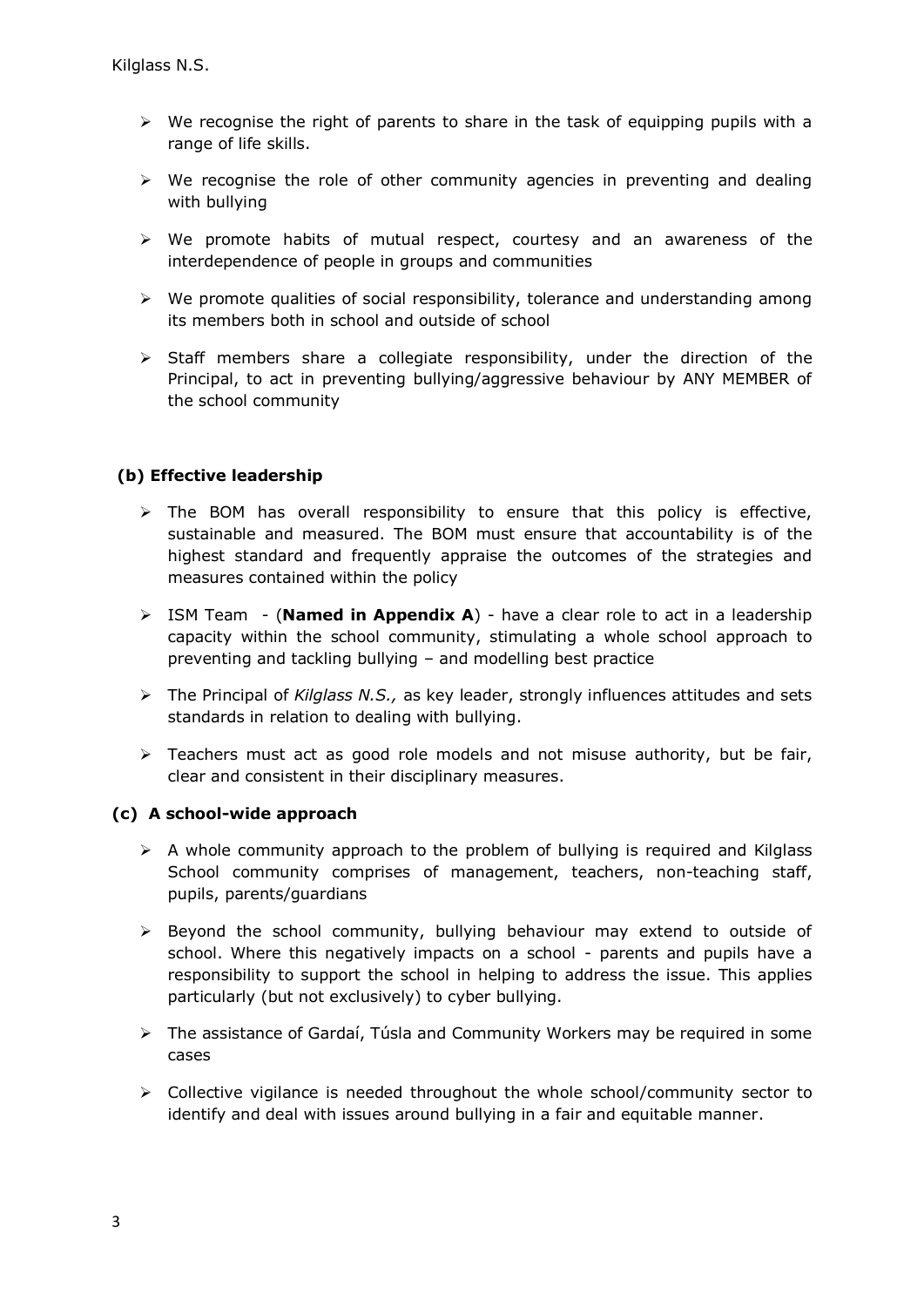# **(d) A shared understanding of what bullying is and its impact**

 $\triangleright$  Kilglass N.S. endeavours to put in place appropriate systems to ensure that ALL relevant members of the school community (parents, pupils, staff and the wider community) have a shared understanding of what constitutes bullying behaviour as defined in this policy *(Section 2&3 of Anti Bullying Procedures for Primary & Post Primary Schools)*

# **(e) Implementation of education and prevention strategies see section 5 of this policy, (including awareness raising measures) that**-

- build empathy, respect and resilience in pupils; and
- explicitly address the issues of cyber-bullying and identity-based bullying including in particular, homophobic and transphobic bullying;
- effective supervision and monitoring of pupils;

# **(f) Effective supervision and monitoring of pupils**

- $\triangleright$  Staff members have a distinct responsibility to ensure that supervision of pupils in class is effective and consistent
- $\triangleright$  Supervision in playground areas must be managed and conducted effectively, with particular attention given to 'hot spots' or 'hot times' eg arrival & dismissal
- $\triangleright$  Student Council are consulted and engaged in a supervisory role, suitable to their capacity and understanding of the issues involved both in class and in the playground
- $\triangleright$  S.N.A.s are well placed to inform if any behaviour which may constitute bullying is noticed

### **(g) Supports for staff**

- $\triangleright$  Regular discussion and review of policy and procedures is essential to support staff on a continuous basis
- $\triangleright$  All staff must have a uniform interpretation of what is expected in relation to bullying, how to identify possible bullying behaviours, how to manage disclosures and how to deal effectively with incidents of bullying within the classroom context
- $\triangleright$  Staff must be aware that supporting one another is a key aspect of prevention and new/inexperienced members of staff must be given every opportunity to discuss concerns and model best practice
- $\triangleright$  CPD in relation to Anti Bullying Strategies will be supported and encouraged for all members of staff

# **(h) Consistent recording, investigation and follow up of bullying behaviour (including use of established intervention strategies); and**

### **(i) On-going evaluation of the effectiveness of the anti-bullying policy.**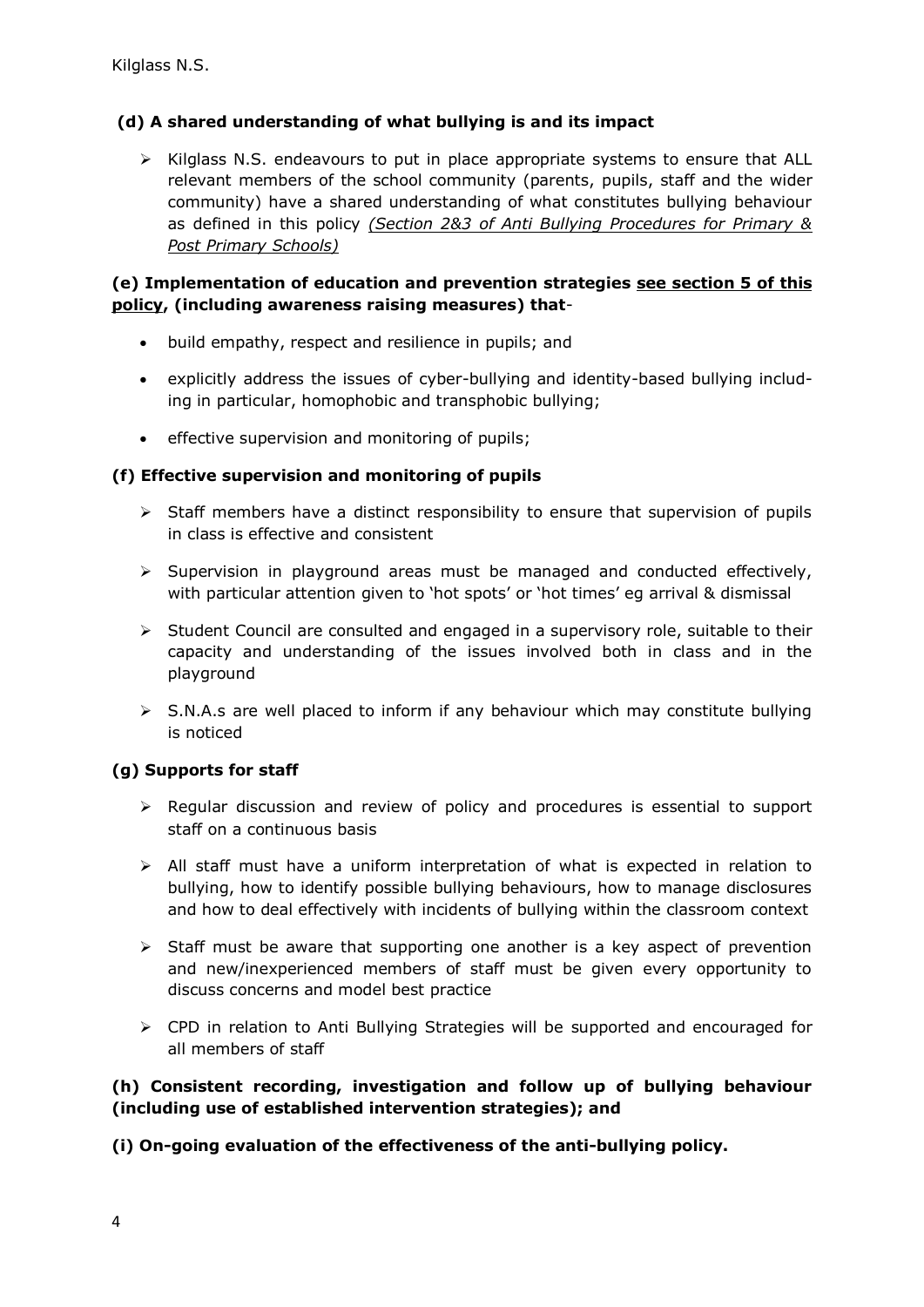# **3. In accordance with the** *Anti-Bullying Procedures for Primary and Post-Primary Schools* **bullying is defined as follows:**

Bullying is unwanted negative behaviour, verbal, psychological or physical conducted, by an individual or group against another person (or persons) and which is repeated over time.

The following types of bullying behaviour are included in the definition of bullying:

- Deliberate exclusion, malicious gossip and other forms of relational bullying,
- Cyber-bullying and
- Identity-based bullying such as homophobic bullying, racist bullying, bullying based on a person's membership of the Traveller community and bullying of those with disabilities or special educational needs.

Isolated or once-off incidents of intentional negative behaviour, including a once-off offensive or hurtful text message or other private messaging, do not fall within the definition of bullying and should be dealt with, as appropriate, in accordance with the school's code of behaviour.

However, in the context of this policy, placing a once-off offensive or hurtful public message, image or statement on a social network site or other public forum where that message, image or statement can be viewed and/or repeated by other people will be regarded as bullying behaviour.

Negative behaviour that does not meet this definition of bullying will be dealt with in accordance with the school's code of behaviour.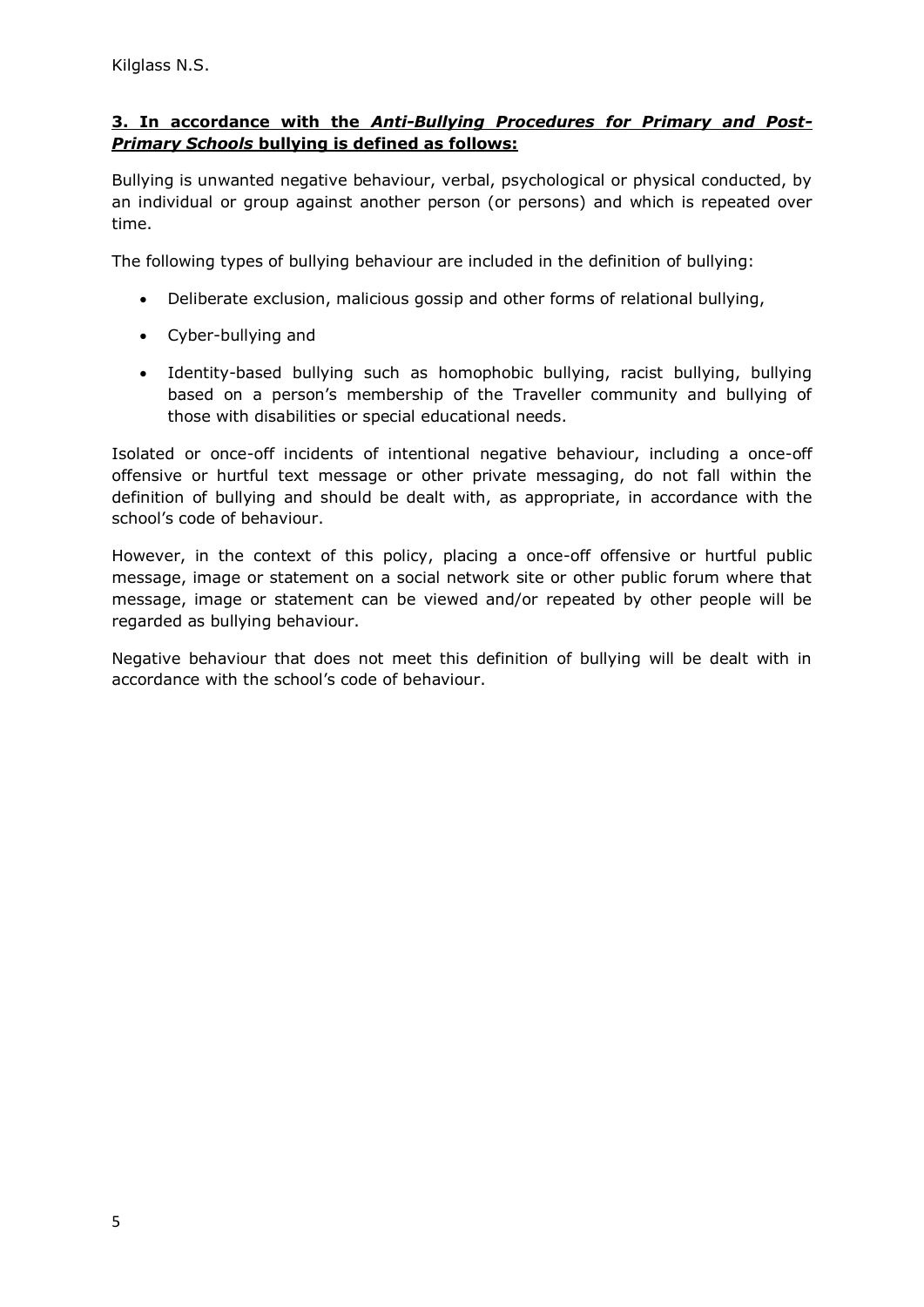# **Bullying Behaviours which Kilglass National School has identified as relevant to our context:**

| <b>General behaviours</b><br>which apply to all<br>types of bullying | Harassment based on any of the nine grounds in the<br>$\bullet$<br>equality legislation e.g. sexual harassment, homophobic<br>bullying, racist bullying etc.<br>Physical aggression<br>$\bullet$<br>Damage to property<br>$\bullet$<br>Name calling<br>$\bullet$<br>Slagging<br>$\bullet$<br>The production, display or circulation of written words,<br>$\bullet$<br>pictures or other materials aimed at intimidating another<br>person<br>Offensive graffiti<br>$\bullet$<br><b>Extortion</b><br>$\bullet$<br>Intimidation<br>$\bullet$<br>Insulting or offensive gestures<br>$\bullet$<br>The "look"<br>$\bullet$<br>Invasion of personal space<br>$\bullet$<br>A combination of any of the types listed.<br>$\bullet$ |
|----------------------------------------------------------------------|----------------------------------------------------------------------------------------------------------------------------------------------------------------------------------------------------------------------------------------------------------------------------------------------------------------------------------------------------------------------------------------------------------------------------------------------------------------------------------------------------------------------------------------------------------------------------------------------------------------------------------------------------------------------------------------------------------------------------|
| <b>Cyber</b>                                                         | .Denigration: Spreading rumors, lies or gossip to hurt a per-<br>son's reputation                                                                                                                                                                                                                                                                                                                                                                                                                                                                                                                                                                                                                                          |
|                                                                      | .Harassment: Continually sending vicious, mean or disturb-                                                                                                                                                                                                                                                                                                                                                                                                                                                                                                                                                                                                                                                                 |
|                                                                      | ing messages to an individual                                                                                                                                                                                                                                                                                                                                                                                                                                                                                                                                                                                                                                                                                              |
|                                                                      | <b>.Impersonation:</b> Posting offensive or aggressive messages<br>under another person's name                                                                                                                                                                                                                                                                                                                                                                                                                                                                                                                                                                                                                             |
|                                                                      | .Flaming: Using inflammatory or vulgar words to provoke an                                                                                                                                                                                                                                                                                                                                                                                                                                                                                                                                                                                                                                                                 |
|                                                                      | online fight                                                                                                                                                                                                                                                                                                                                                                                                                                                                                                                                                                                                                                                                                                               |
|                                                                      | .Trickery: Fooling someone into sharing personal information<br>which you then post online                                                                                                                                                                                                                                                                                                                                                                                                                                                                                                                                                                                                                                 |
|                                                                      | .Outing: Posting or sharing confidential or compromising in-                                                                                                                                                                                                                                                                                                                                                                                                                                                                                                                                                                                                                                                               |
|                                                                      | formation or images                                                                                                                                                                                                                                                                                                                                                                                                                                                                                                                                                                                                                                                                                                        |
|                                                                      | <b>.Exclusion:</b> Purposefully excluding someone from an online                                                                                                                                                                                                                                                                                                                                                                                                                                                                                                                                                                                                                                                           |
|                                                                      | group<br>.Cyber stalking: Ongoing harassment and denigration that                                                                                                                                                                                                                                                                                                                                                                                                                                                                                                                                                                                                                                                          |
|                                                                      | causes a person considerable fear for his/her safety<br>•Silent telephone/mobile phone call                                                                                                                                                                                                                                                                                                                                                                                                                                                                                                                                                                                                                                |
|                                                                      | •Abusive telephone/mobile phone calls                                                                                                                                                                                                                                                                                                                                                                                                                                                                                                                                                                                                                                                                                      |
|                                                                      | •Abusive text messages                                                                                                                                                                                                                                                                                                                                                                                                                                                                                                                                                                                                                                                                                                     |
|                                                                      | •Abusive email                                                                                                                                                                                                                                                                                                                                                                                                                                                                                                                                                                                                                                                                                                             |
|                                                                      | •Abusive communication on social networks e.g. Face-                                                                                                                                                                                                                                                                                                                                                                                                                                                                                                                                                                                                                                                                       |
|                                                                      | book/Snapchat/Instagram /Ask.fm/ Twitter/You Tube or<br>on games consoles                                                                                                                                                                                                                                                                                                                                                                                                                                                                                                                                                                                                                                                  |
|                                                                      | •Abusive website comments/Blogs/Pictures                                                                                                                                                                                                                                                                                                                                                                                                                                                                                                                                                                                                                                                                                   |
|                                                                      | •Abusive posts on any form of communication technology                                                                                                                                                                                                                                                                                                                                                                                                                                                                                                                                                                                                                                                                     |
| <b>Identity Based Behaviours</b>                                     |                                                                                                                                                                                                                                                                                                                                                                                                                                                                                                                                                                                                                                                                                                                            |
|                                                                      | Including any of the nine discriminatory grounds mentioned in Equality Legislation<br>(gender including transgender, civil status, family status, sexual orientation, religion, age,                                                                                                                                                                                                                                                                                                                                                                                                                                                                                                                                       |
|                                                                      | disability, race and membership of the Traveller community).                                                                                                                                                                                                                                                                                                                                                                                                                                                                                                                                                                                                                                                               |
|                                                                      | •Spreading rumours about a person's sexual orientation                                                                                                                                                                                                                                                                                                                                                                                                                                                                                                                                                                                                                                                                     |
| <b>Homophobic and</b>                                                | •Taunting a person of a different sexual orientation                                                                                                                                                                                                                                                                                                                                                                                                                                                                                                                                                                                                                                                                       |
| <b>Transgender</b>                                                   | .Name calling e.g. Gay, queer, lesbianused in a derogatory                                                                                                                                                                                                                                                                                                                                                                                                                                                                                                                                                                                                                                                                 |
|                                                                      | manner                                                                                                                                                                                                                                                                                                                                                                                                                                                                                                                                                                                                                                                                                                                     |
|                                                                      | .Physical intimidation or attacks                                                                                                                                                                                                                                                                                                                                                                                                                                                                                                                                                                                                                                                                                          |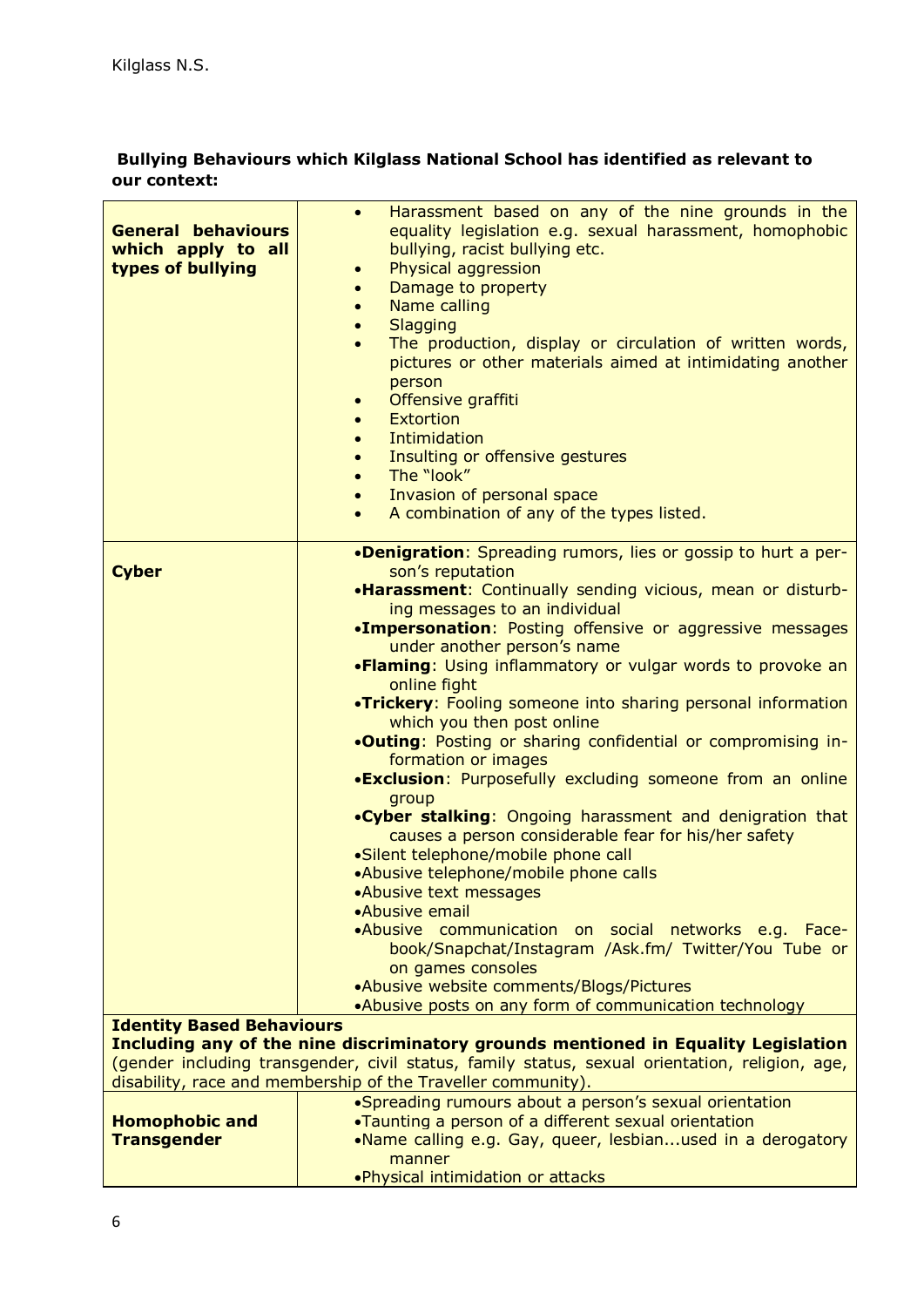|                                                                                            | •Threats                                                                                                                                                                                                                                                                                                                                                                                                                                                                         |
|--------------------------------------------------------------------------------------------|----------------------------------------------------------------------------------------------------------------------------------------------------------------------------------------------------------------------------------------------------------------------------------------------------------------------------------------------------------------------------------------------------------------------------------------------------------------------------------|
|                                                                                            |                                                                                                                                                                                                                                                                                                                                                                                                                                                                                  |
| Race, nationality,<br>ethnic background<br>and membership of<br>the Traveller<br>community | .Discrimination, prejudice, comments or insults about colour,<br>nationality, culture, social class, religious beliefs, ethnic or<br>traveller background<br>•Exclusion on the basis of any of the above                                                                                                                                                                                                                                                                         |
| <b>Relational</b><br><b>Sexual</b>                                                         | This involves manipulating relationships as a means of bullying.<br>Behaviours include:<br>•Malicious gossip<br>•Isolation & exclusion<br>$\bullet$ Ignoring<br>•Excluding from the group<br>•Taking someone's friends away<br>•"Bitching"<br>•Spreading rumours<br>•Breaking confidence<br>•Talking loud enough so that the victim can hear<br>•The "look"<br>•Use or terminology such as 'nerd' in a derogatory way<br>•Unwelcome or inappropriate sexual comments or touching |
| <b>Special Educational</b><br>Needs,<br><b>Disability</b>                                  | •Harassment<br>Name calling<br>$\bullet$<br>Taunting others because of their disability or learning needs<br>$\bullet$<br>Taking advantage of some pupils' vulnerabilities and limited<br>$\bullet$<br>capacity to recognise and defend themselves against bullying<br>Taking advantage of some pupils' vulnerabilities and limited<br>$\bullet$<br>capacity to understand social situations and social cues.<br>Mimicking a person's disability<br>$\bullet$                    |
|                                                                                            | Setting others up for ridicule                                                                                                                                                                                                                                                                                                                                                                                                                                                   |

**4**. **The relevant teachers for investigating and dealing with bullying in accordance with the Anti -Bullying Procedures for Primary & Post Primary Schools – section 6:7.6, 6:7.7 - are as follows:** 

- **Principal**
- **Deputy Principal**
- **All class teachers**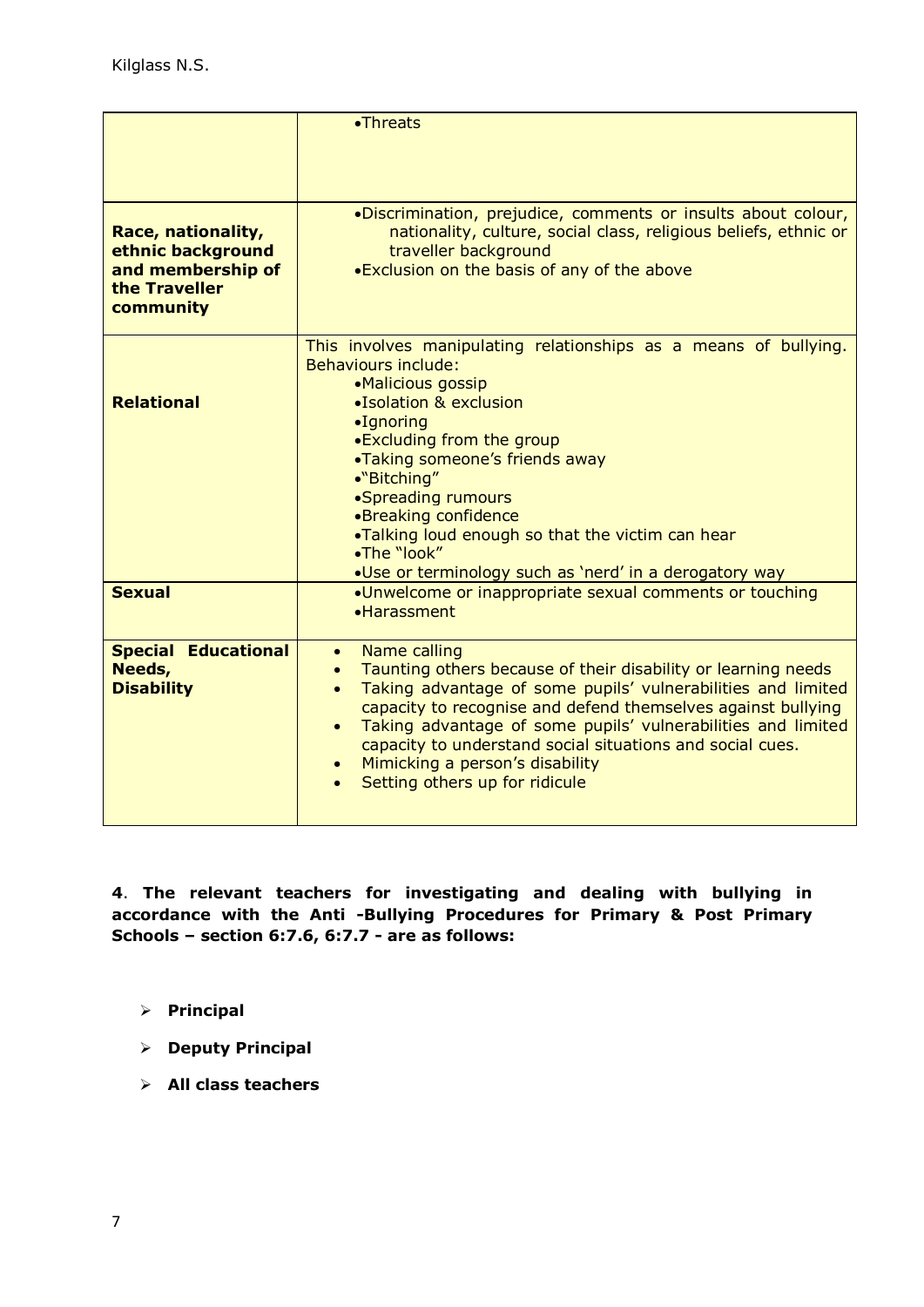### 5. **The following education and prevention strategies (including strategies specifically aimed at cyber-bullying, homophobic and transphobic bullying) will be used by Kilglass N.S. (Ref:Section 6.5 of the** *Anti-Bullying Procedures for Primary and Post-Primary Schools***):**

### **Education and prevention strategies**

### **School-wide approach**

- A school-wide approach to the fostering of respect for all members of the school community.
- The promotion of the value of diversity to address issues of prejudice and stereotyping, and highlight the unacceptability of bullying behaviour.
- The fostering and enhancing of the self-esteem of all our pupils through both curricular and extracurricular activities. Pupils will be provided with opportunities to develop a positive sense of self-worth through formal and informal interactions.
- Whole staff professional development on bullying to ensure that all staff develops an awareness of what bullying is, how it impacts on pupils' lives and the need to respond to it-prevention and intervention.
- An annual audit of professional development needs with a view to assessing staff requirements through internal staff knowledge/expertise and external sources
- Professional development with specific focus on the training of the relevant teachers
- School wide awareness raising and training on all aspects of bullying, to include pupils, parents/guardians and the wider school community.
- Supervision and monitoring of classrooms, corridors, school grounds, school tours and extra- curricular activities. Non-teaching and ancillary staff will be encouraged to be vigilant and report issues to relevant teachers. Supervision will also apply to monitoring student use of communication technology within the school.
- Involvement of the student council in contributing to a safe school environment e.g. Buddy system, mentoring, Lunchtime Buddies and other student support activities that can help to support pupils and encourage a culture of peer respect and support.
- Development and promotion of an Anti-Bullying code for the school-to be displayed publicly in classrooms and in common areas of the school.
- The school's anti-bullying policy is discussed with pupils and all parents/guardians are given a copy as part of the Code of Behaviour of the school on enrolment.
- The implementation of regular (e.g. per year) whole school awareness measures e.g. a dedicated notice board in the school and classrooms on the promotion of friendship, and bullying prevention; annual Anti bullying Week and parents/guardians seminars organised by P/A.; annual student surveys during Anti Bullying Week; regular school assemblies by principal or deputy principal.
- Encourage a culture of telling, with particular emphasis on the importance of bystanders. In that way pupils will gain confidence in 'telling'. This confidence factor is of vital importance. It should be made clear to all pupils that when they report incidents of bullying they are not considered to be telling tales but are behaving responsibly.
- Ensuring that pupils know who to tell and how to tell, e.g.:
	- $\circ$  Direct approach to teacher at an appropriate time, for example after class.
	- o Hand note up with homework.
	- o Make a phone call to the school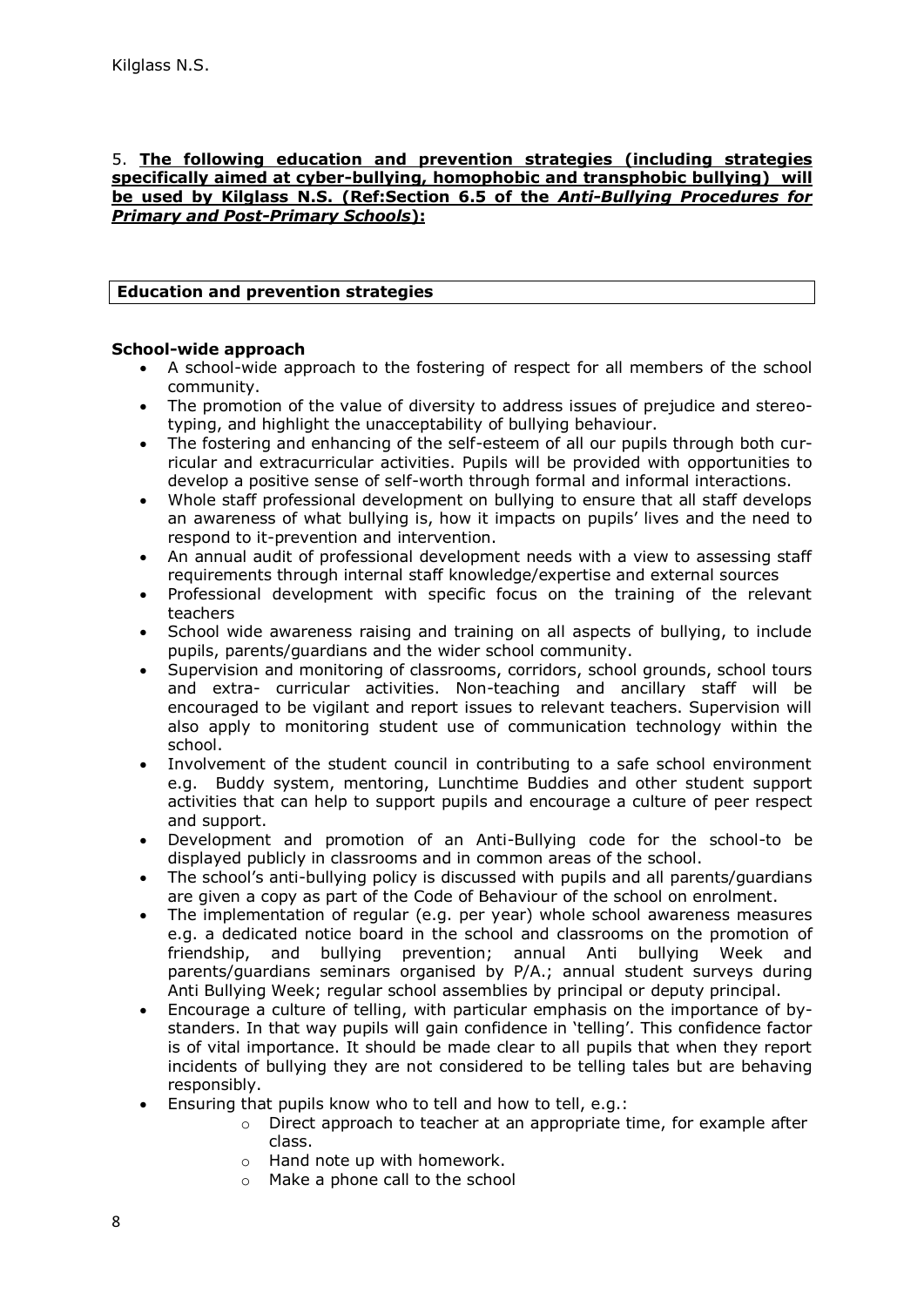- o Anti-bully or Worry box?
- o Get a parent/guardian or friend to tell on your behalf.
- $\circ$  Ensure bystanders understand the importance of telling if they witness or know that bullying is taking place.
- Identify clear protocols to encourage parents/guardians to approach the school if they suspect that their child is being bullied. The protocol should be developed in consultation with parents.
- The development of an Acceptable Use Policy in the school to include the necessary steps to ensure that the access to technology within the school is strictly monitored, as is the pupils' use of mobile phones.
- The listing of supports currently being used in the school and the identification of other supports available to the school.

### **Implementation of curricula**

- The full implementation of the SPHE and the RSE and Stay Safe Programmes.
- Continuous Professional Development for staff in delivering these programmes.
- School wide delivery of lessons on bullying from evidence based programmes.
- School wide delivery of lessons on **Relational aggression** (Cool School Programme: A Friend in Deed), **Cyber Bullying** (#UP2US, Be Safe-Be Web wise, Think Before you Click, Let's Fight it Together, Web wise Primary teachers' resources), **Homophobic and Transphobic Bullying** (Growing up LGBT, Stand Up Programme, The Trust pack )**Diversity and Inter-culturalism,** Yellow Flag Programme**.** The school should list every resource related to the SPHE curriculum, and make a list of supports.
- Delivery of the Garda SPHE Programmes at primary level. These lessons, delivered by Community Gardai, cover issues around personal safety and cyberbullying
- The school will specifically consider the additional needs of SEN pupils with regard to programme implementation and the development of skills and strategies to enable all pupils to respond appropriately.
- The school will consider the implement of advice in "Sexual Orientation advice for schools" (RSE Primary, see booklet) .

### **Links to other policies**

Hereunder is a List of school policies, practices and activities that are particularly relevant to bullying:

 Code of Behaviour Child Protection Policy, Supervision of pupils, Acceptable Use policy, Attendance, Sporting Activities/ Extra Curricular Activities Policy Pastoral Care policy School Tours Policy Swimming Policy, SEN Policy, H&S Policy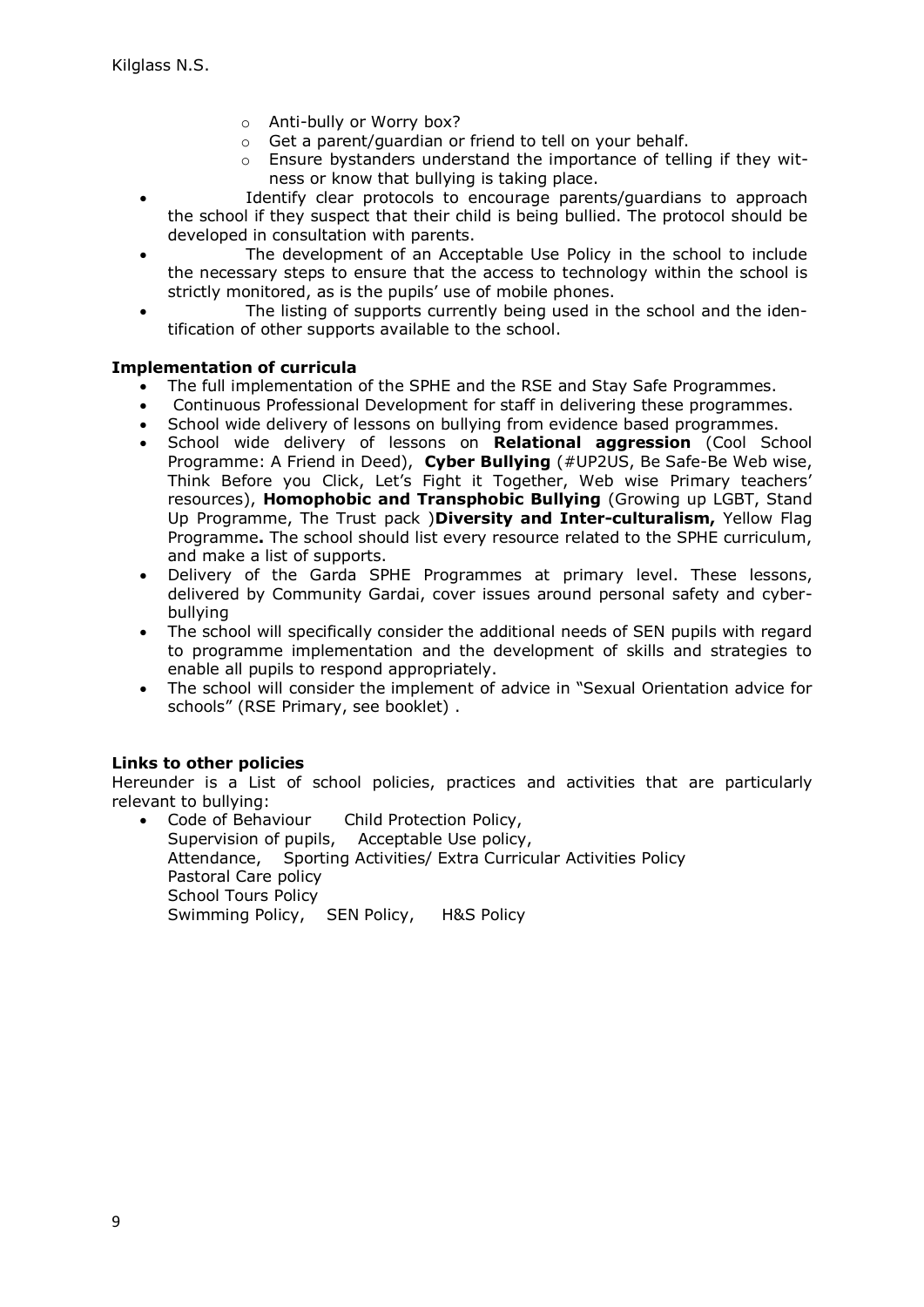# **Appendix A: Care Team Members:**

# **6.8.9. Procedures for Investigating and Dealing with Bullying**

The primary aim in investigating and dealing with bullying is to resolve any issues and to restore, as far as is practicable, the relationships of the parties involved (rather than to apportion blame);

The school's procedures must be consistent with the following approach.

Every effort will be made to ensure that all involved (including pupils, parents/guardians) understand this approach from the outset.

# **Reporting bullying behaviour**

- Any pupil or parent(s)/guardian(s) may bring a bullying incident to any teacher in the school.
- All reports, including anonymous reports of bullying, will be investigated and dealt with by the relevant teacher.
- Teaching and non-teaching staff such as secretaries, special needs assistants (SNAs), bus escorts, caretakers, cleaners must report any incidents of bullying behaviour witnessed by them, or mentioned to them, to the relevant teacher;
- Investigating and dealing with incidents: Style of approach (see section 6.8.9)
- In investigating and dealing with bullying, the relevant teacher will exercise his /her professional judgement to determine whether bullying has occurred and how best the situation might be resolved;
- Parent(s)/guardian(s) and pupils are required to co-operate with any investigation and assist the school in resolving any issues and restoring, as far as is practicable, the relationships of the parties involved as quickly as possible;
- Teachers should take a calm, unemotional problem-solving approach.
- Where possible incidents should be investigated outside the classroom situation to ensure the privacy of all involved;
- All interviews should be conducted with sensitivity and with due regard to the rights of all pupils concerned. Pupils who are not directly involved can also provide very useful information in this way;
- When analysing incidents of bullying behaviour, the relevant teacher should seek answers to questions of what, where, when, who and why. This should be done in a calm manner, setting an example in dealing effectively with a conflict in a nonaggressive manner;
- If a group is involved, each member should be interviewed individually at first. Thereafter, all those involved should be met as a group. At the group meeting, each member should be asked for his/her account of what happened to ensure that everyone in the group is clear about each other's statements;
- Each member of a group should be supported through the possible pressures that may face them from the other members of the group after the interview by the teacher;
- It may also be appropriate or helpful to ask those involved to write down their account of the incident(s)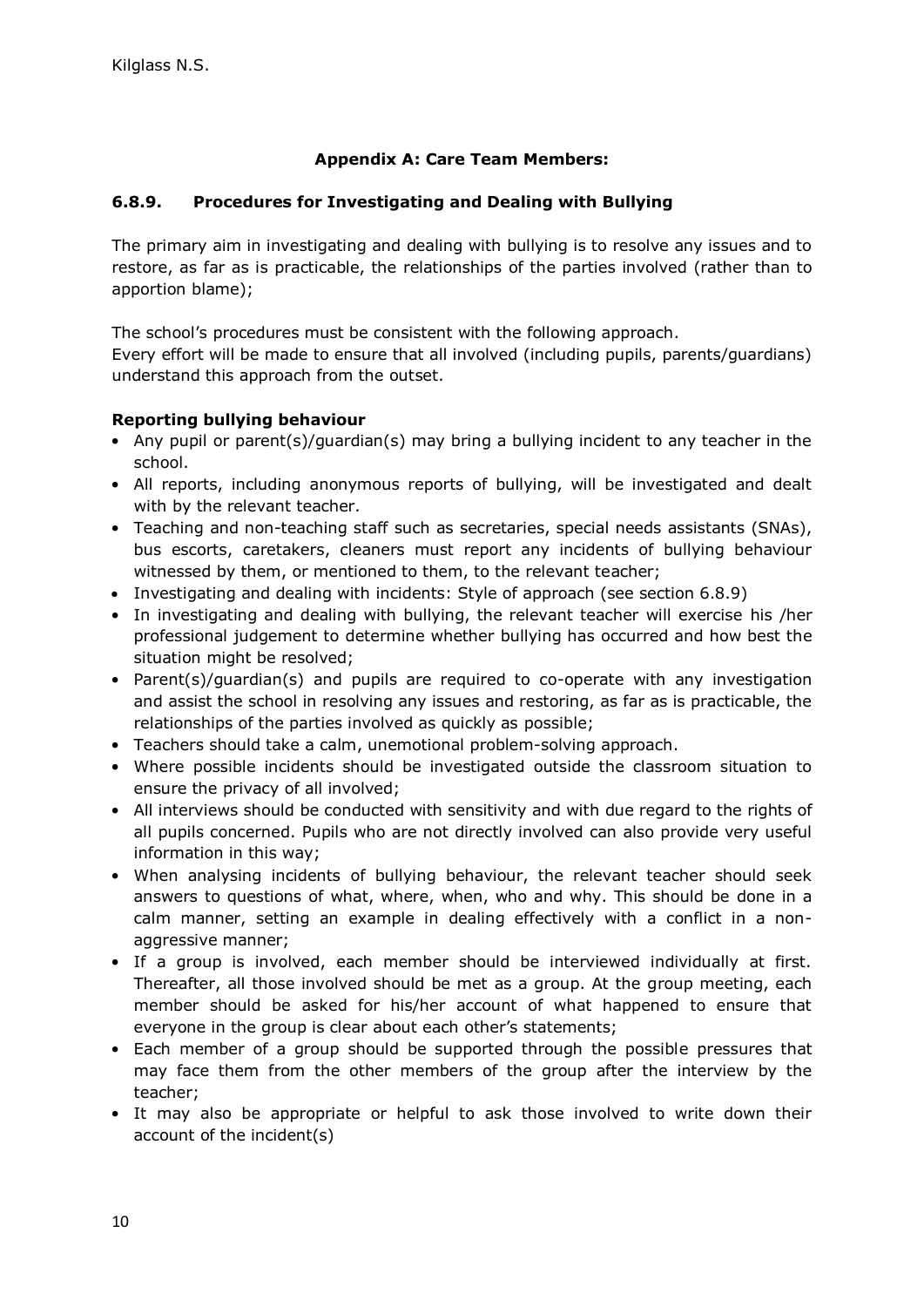- In cases where it has been determined by the relevant teacher that bullying behaviour has occurred, the parent(s)/guardian(s) of the parties involved should be contacted at an early stage to inform them of the matter and explain the actions being taken (by reference to the school policy). The school should give parent(s)/guardian(s) an opportunity of discussing ways in which they can reinforce or support the actions being taken by the school and the supports provided to the pupils;
- Where the relevant teacher has determined that a pupil has been engaged in bullying behaviour, it should be made clear to her how she is in breach of the school's antibullying policy and efforts should be made to try to get her to see the situation from the perspective of the pupil being bullied;
- It must also be made clear to all involved (each set of pupils and parent(s)/guardian(s)) that in any situation where disciplinary sanctions are required, this is a private matter between the pupil being disciplined, his or her parent(s)/guardian(s) and the school;

# **Follow up and recording**

- In determining whether a bullying case has been adequately and appropriately addressed the relevant teacher must, as part of her professional judgement, take the following factors into account:
	- Whether the bullying behaviour has ceased;
	- Whether any issues between the parties have been resolved as far as is practicable;
	- Whether the relationships between the parties have been restored as far as is practicable;
	- Any feedback received from the parties involved, their parent(s)/guardian(s)s or the school Principal or Deputy Principal
- Follow-up meetings with the relevant parties involved should be arranged separately with a view to possibly bringing them together at a later date if the pupil who has been bullied is ready and agreeable.
- Where a parent(s)/guardian(s) is not satisfied that the school has dealt with a bullying case in accordance with these procedures, the parent(s)/guardian(s) must be referred, as appropriate, to the school's complaints procedures.
- In the event that a parent(s)/guardian(s) has exhausted the school's complaints procedures and is still not satisfied, the school must advise the parent(s)/guardian(s) of their right to make a complaint to the Ombudsman for Children.

### **Recording of bullying behaviour**

It is imperative that all recording of bullying incidents must be done in an objective and factual manner.

The school's procedures for noting and reporting bullying behaviour are as follows:

### **Informal- pre-determination that bullying has occurred**

- All staff must keep a written record of any incidents witnessed by them or notified to them. Consideration needs to be given to where the records will be made e.g. incident book. All incidents must be reported to the relevant teacher
- While all reports, including anonymous reports of bullying must be investigated and dealt with by the relevant teacher, the relevant teacher must keep a written record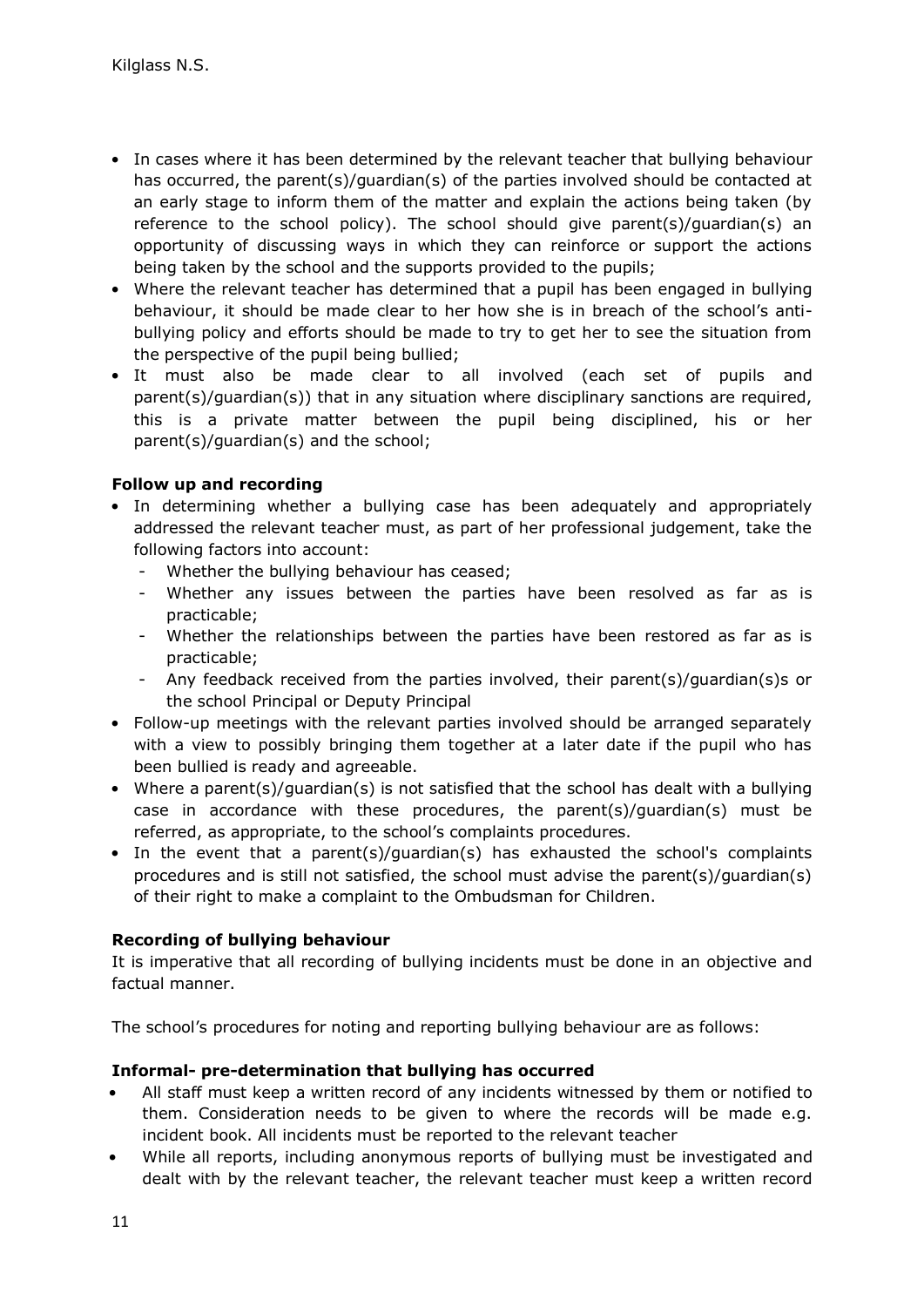of the reports, the actions taken and any discussions with those involved regarding same

The relevant teacher must inform the principal of all incidents being investigated.

# **Formal Stage 1-determination that bullying has occurred**

- If it is established by the relevant teacher that bullying has occurred, the relevant teacher must keep appropriate written records which will assist her efforts to resolve the issues and restore, as far as is practicable, the relationships of the parties involved.
- The school in consultation with the relevant teacher/s should develop a protocol for the storage of all records retained by the relevant teacher.

# **Formal Stage 2-Appendix 3 (From DES Procedures)**

The relevant teacher must use the recording template attached to record the bullying behaviour in the following circumstances:

- a) in cases where she considers that the bullying behaviour has not been adequately and appropriately addressed within 20 school days after she has determined that bullying behaviour occurred; and
- b) All confirmed instances of bullying behaviour must be recorded and reported immediately to the Principal or Deputy Principal as applicable.

The recording template must be retained by the relevant teacher in question and a copy maintained by the principal.

Teachers records are retained in a secure space in the teachers classroom. All report templates given to the Principal will be retained in the filing cabinet in the Principals Office.

Established intervention strategies

- Teacher interviews with all pupils
- Negotiating agreements between pupils and following these up by monitoring progress. This can be on an informal basis or implemented through a more structured mediation process
- Working with parent/guardian to support school interventions
- No Blame Approach
- Circle Time
- Restorative interviews
- Restorative conferencing
- Implementing questionnaires

The Procedures mention the following intervention strategies and reference Ken Rigby; [www.bullyingawarenessweek.org/pdf/BullyingPreventionStrategiesinSchoolsKenRigby.pdf](http://www.bullyingawarenessweek.org/pdf/BullyingPreventionStrategiesinSchoolsKenRigby.pdf)

Kilglass N.S. is committed to exploring these interventions further:

- The traditional successful disciplinary approach
- Strengthening the victim
- Mediation
- Restorative Practice
- The Support Group Method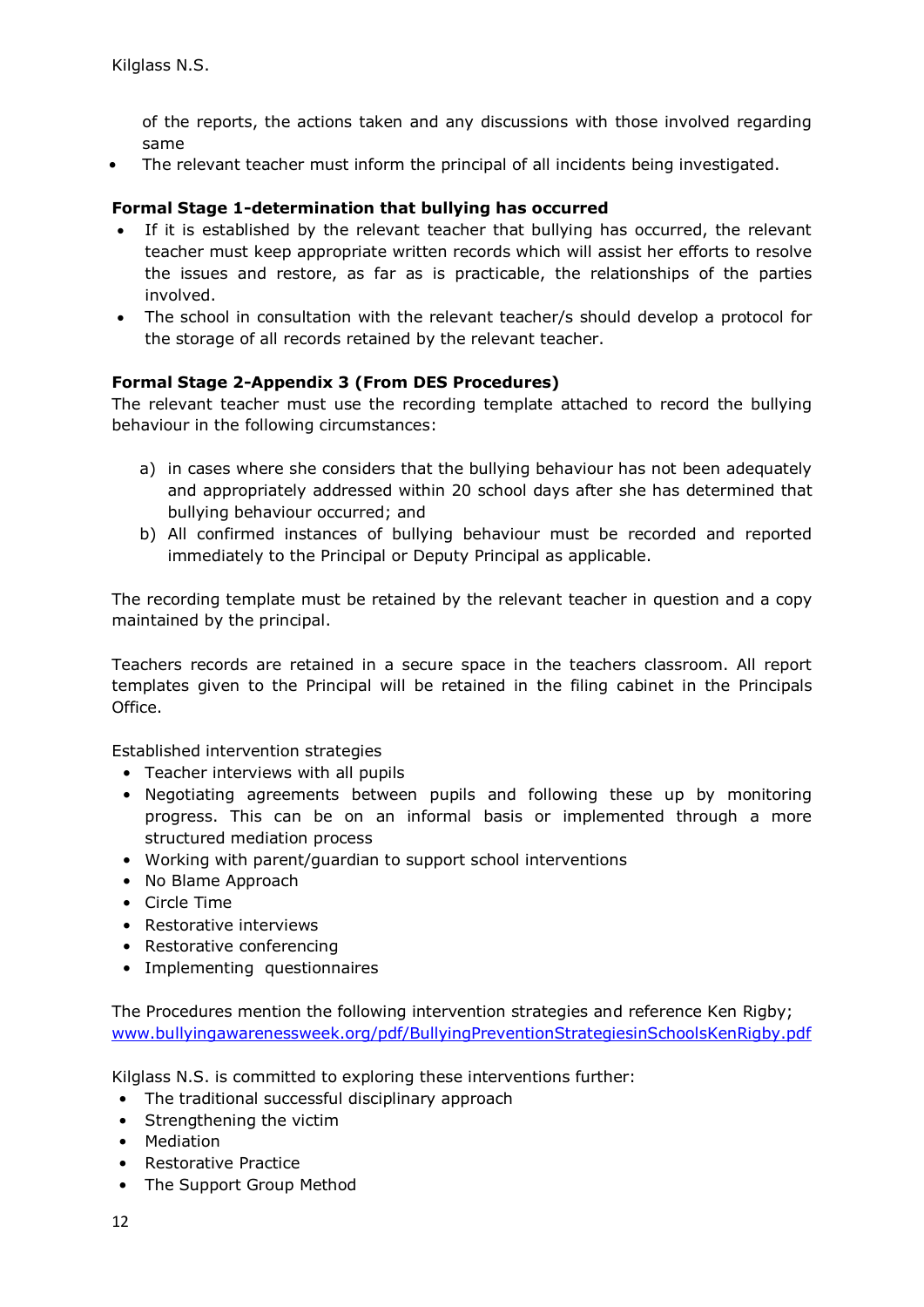• The Method of Shared Concern

# **7. The school's programme of support for working with pupils affected by bullying is as follows**

### **(Ref 6:8:16 of Procedures):**

- All in-school supports and opportunities will be provided for the pupils affected by bullying to participate in activities designed to raise their self-esteem, to develop friendships and social skills and build resilience e.g.
	- SPHE Lessons
	- Stay Safe Programme
	- Walk Tall
	- NEPS programmes on [www.neps.ie](http://www.neps.ie/)
	- Anti Bullying Week
	- Buddy system
	- Care Team Support inc Social Skills Group
		- Group work such as circle time
- If pupils require counselling or further supports the school will endeavour to liaise with the appropriate agencies to organise same. **NEPS will also be contacted for advice**
- Pupils should understand that there are no innocent bystanders and that all incidents of bullying behaviour must be reported to a teacher.

### **8. Supervision and Monitoring of Pupils**

The Board of Management confirms that appropriate supervision and monitoring policies and Practices are in place to both prevent and deal with bullying behaviour and to facilitate early intervention where possible.

- There are agreed supervision and monitoring practices in the school
- Mobile phones are generally not permitted on school tours/outings except in special circumstances
- Bullying danger spots have been identified as the, area at rear of school, the willow dome area, area beside trees at the end of the playing field, toilets and corridors, school tours/trips and swimming lessons.
- Parents and pupils have been consulted in the identification of these danger spots
- Pupils will be involved as a resource to assist in counteracting bullying through the Student Council.
- In relation to Acceptable Use Policy in the school the following issues are addressed:
	- o All Internet sessions are supervised by a teacher
	- $\circ$  The school regularly monitor pupils' Internet usage within school time.
	- o Pupils been instructed to access only those discussion forums and messaging or other electronic communication fora that have been approved by the school?

(Note that the Schools Broadband Programme has blocked all social networking sites on the basis that they waste time and take up too much of the bandwidth which is been provided for educational purposes only).

### **9. Prevention of Harassment**

*The Board of Management confirms that the school will, in accordance with its obligations under equality legislation, take all such steps that are reasonably practicable to prevent the sexual harassment of pupils or staff or the harassment of pupils or staff on any of the nine grounds specified i.e. gender including transgender, civil status, family status, sexual orientation, religion, age, disability, race and membership of the Traveller community.*